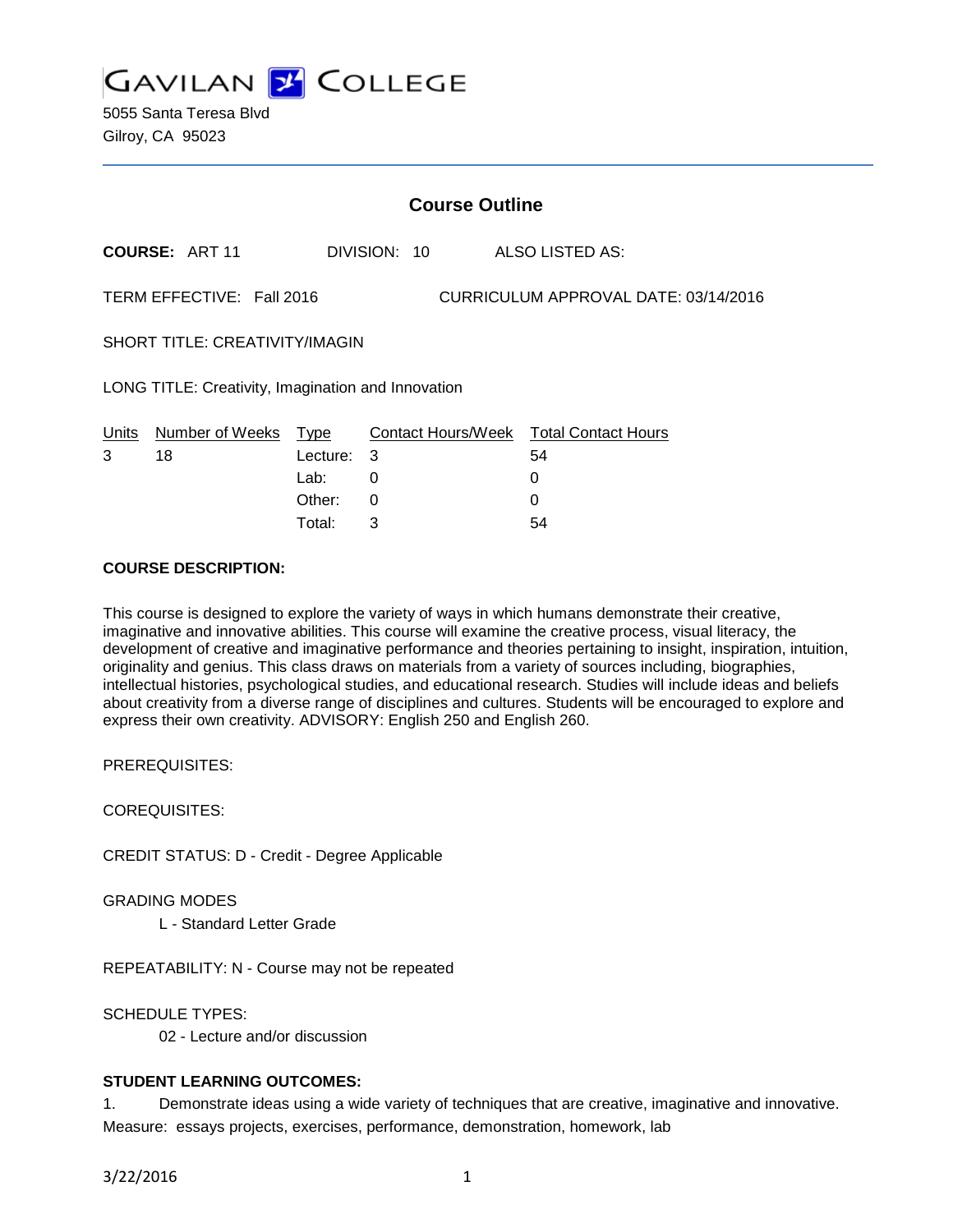work, critique and presentation PLO: 1,2 ILO: 1,7,5,2,3,6,4 GE-LO: A1,A2,A3,A5,A6,A7,A8,C1,C2,C3,C4,C5,C6,C7,E1,F1,F2 Year assessed or anticipated year of assessment: 2013-14

2. Visual literacy, to be able to see and interpret for content and meaning within various disciplines and cultures. To be able to produce visuals that have meaning and content. Measure: projects, exercises, performance, demonstration, homework, lab work, critique and presentation PLO: 1,2,3 ILO: 1,7,5,2,3,6,4 GE-LO: A1,A2,A3,A5,A6,A7,A8,C1,C2,C3,C4,C5,C6,C7,E1,F1,F2 Year assessed or anticipated year of assessment: 2016-17

3. Define and describe various innovative personalities and their creative processes and achievements across various disciplines and cultures. Measure: projects, exercises, performance, demonstration, homework, lab work, critique and presentation PLO: 1 ILO: 1,7,5,2,3,6,4 GE-LO: A1,A2,A3,A5,A6,A7,A8,C1,C2,C3,C4,C5,C6,C7,E1,F1,F2 Year assessed or anticipated year of assessment: 2016-17

4. Recognize and define creative processes for various mediums, disciplines, and cultures. Measure: projects, exercises, performance, demonstration, homework, lab work, critique and presentation PLO: 1 ILO: 1,7,5,2,3,6,4 GE-LO: A1,A2,A3,A5,A6,A7,A8,C1,C2,C3,C4,C5,C6,C7,E1,F1,F2 Year assessed or anticipated year of assessment: 2016-17

5. Connect knowledge of self and society to larger cultural contexts, as well as, articulate the differences and similarities between and within a variety of disciplines and cultures, in terms of creativity, innovation, and imagination.

Measure: essays, projects, exercises, performance, demonstration, homework, lab work, critique and presentation

PLO: 1 ILO: 1,7,5,2,3,6,4 GE-LO: A1,A2,A3,A5,A6,A7,A8,C1,C2,C3,C4,C5,C6,C7,E1,F1,F2 Year assessed or anticipated year of assessment: 2016-17

# PROGRAM LEARNING OUTCOMES:

After completing the Studio Art major a student will be able to:

1. Analyze and describe the historical and contemporary implications

of art in terms of aesthetics, content and meaning.

2. Create artworks using a variety of two dimensional art media, tools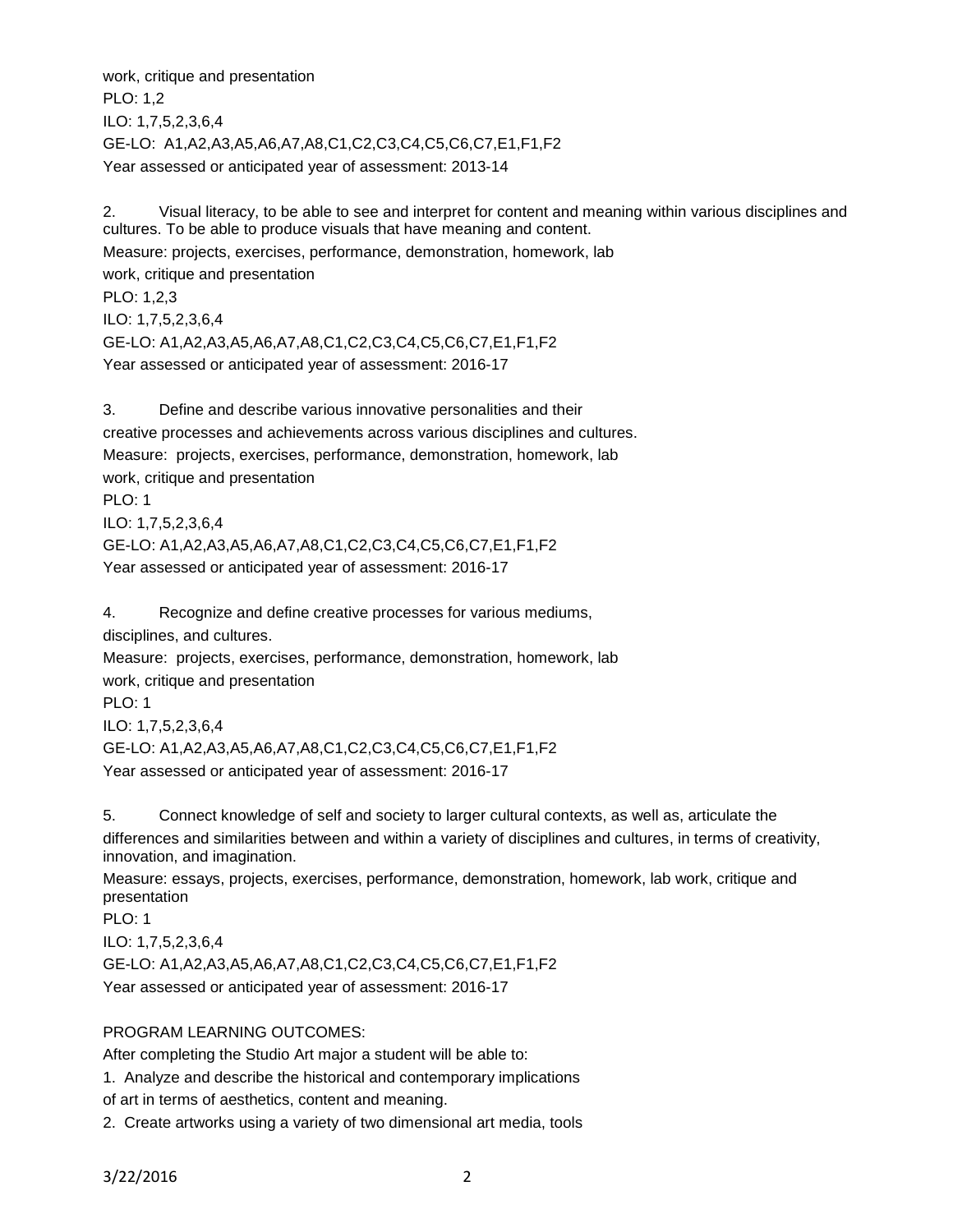and equipment.

3. Create artworks using a variety of three dimensional art media,

tools and equipment.

4. Demonstrate color theory and use color schemes. Students will be able to apply color theory to a variety of art media.

5. Demonstrate and articulate social, political, and community issues as they relate to art.

# **CONTENT, STUDENT PERFORMANCE OBJECTIVES, OUT-OF-CLASS ASSIGNMENTS**

Curriculum Approval Date: 03/14/2016

WEEK 1 6 HOURS

Lecture:

Introduction to course, text, materials, assignments and evaluation

Overall view of the "Creative Process and Theories of Creativity" from a variety of disciplines and cultures. Out-of-class assignments:

creative process journal writing assignments, creative process readings from required text and handouts. Student Performance Objectives:

Identify and define the basics of the creative process.

Articulate orally and in writing the nature of creativity.

Compare and contrast the elements of creativity in various disciplines and cultures.

Recognize major creative process styles and significant theories about creativity.

Express creatively combining different forms and styles with personal ideas and aesthetics.

Analyze various forms of creativity from a variety of disciplines and cultures.

WEEK 2 6 HOURS

Lecture:

Overall view of imagination use of imagination and play from a variety of disciplines and cultures.

Out-of-class assignments:

journal writing assignments dealing with imagination.

readings from required text and handouts dealing with imagination.

Student Performance Objectives:

Articulate orally and in writing the various processes of imagination and play and their relationships to various disciplines and within various cultures.

Compare and contrast the various uses of imagination in a variety of disciplines and cultures.

Recognize major imagination process styles and significant theories about the imagination and use of imagination.

Express ideas using the imagination techniques combining different forms and styles with personal ideas and aesthetics.

Analyze various forms of imagination use from a variety of disciplines and cultures.

WEEK 3 6 HOURS

Lecture:

Overall view of innovation, brainstorming and problem solving from a variety of disciplines and cultures.

Out-of-class assignments:

innovation, brainstorming and problem solving journal writing

assignments.

readings from required text and handouts about innovation,

brainstorming and problem solving.

Student Performance Objectives:

Articulate orally and in writing the nature of innovation,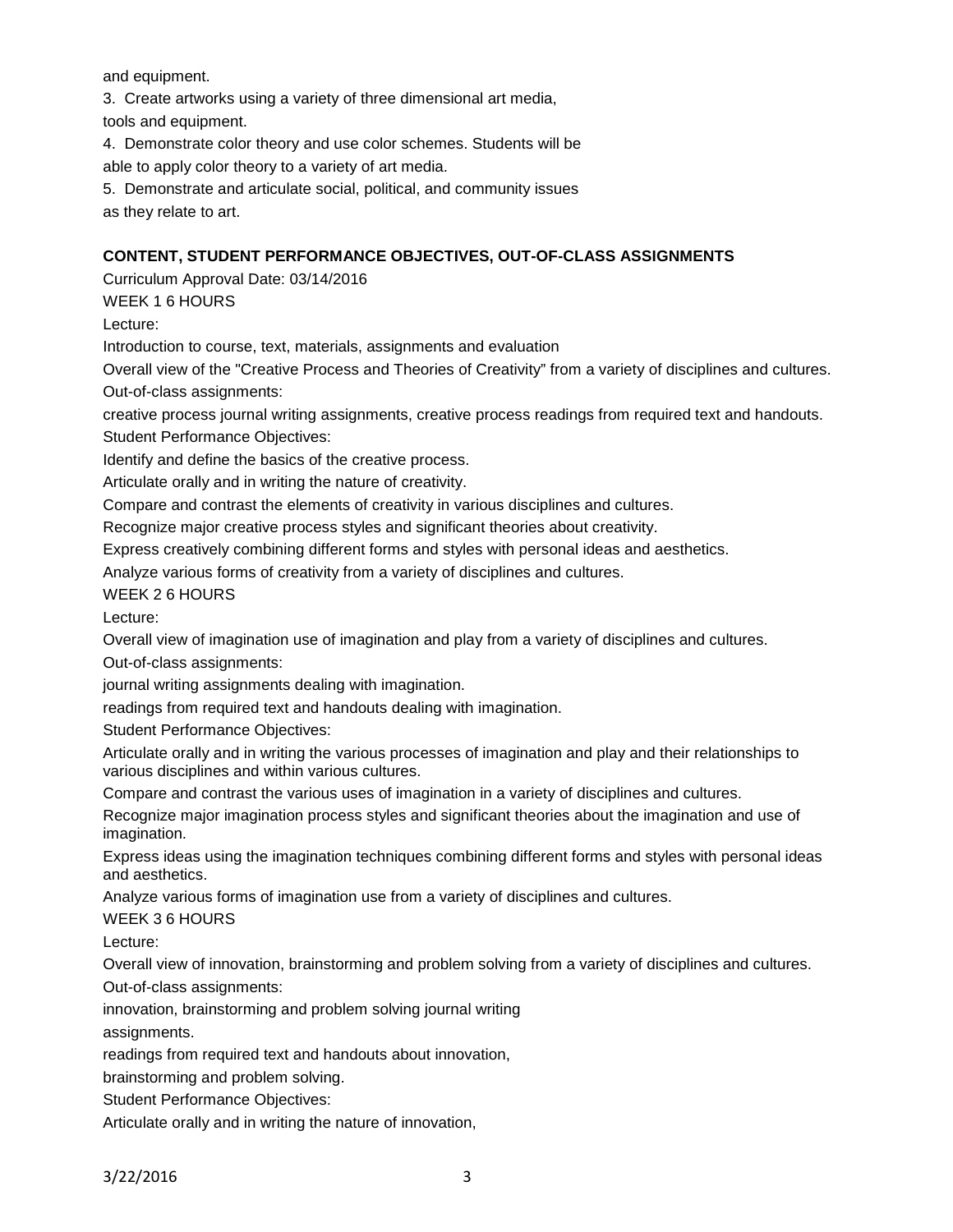brainstorming and problem solving and their relationships to various disciplines and cultures.

Compare and contrast various practices of innovation, brainstorming, and problem solving.

Recognize major innovation, brainstorming and problem solving process styles and significant theories about innovation, brainstorming and problem solving.

Express innovative ideas, and work with basic brainstorming and problem solving techniques.

Analyze various forms of brainstorming and problem solving.

WEEK 4 6 HOURS

Lecture:

inspiration and motivation from a variety of disciplines and cultures.

Out-of-class assignments:

journal writing assignments about inspiration and motivation.

readings from required text and handouts about inspiration and

motivation.

Student Performance Objectives:

Articulate orally and in writing the nature of inspiration and motivation and their relationships to various disciplines and cultures.

Compare and contrast the elements of inspiration and motivation in various disciplines and cultures.

Recognize major inspiration and motivation process styles and significant theories about inspiration and motivation.

Express ideas using inspiration and motivation techniques combining different forms and styles with personal ideas and aesthetics.

Analyze various forms of inspiration and motivation.

WEEK 5 6 HOURS

Lecture:

creative language from a variety of disciplines and cultures.

quiz #1

Out-of-class assignments:

journal writing assignments about creative language.

readings from required text and handouts on creative language.

Student Performance Objectives:

Articulate orally and in writing the nature of creative language and its relationships to various disciplines and cultures.

Compare and contrast the elements of creative language in various Disciplines and cultures.

Recognize major creative language process styles and significant theories about creative language.

Express ideas through the use of creative language combining different forms and styles with personal ideas and aesthetics.

Analyze various forms of creative language from a variety of Disciplines and cultures.

WEEK 6 6 HOURS

Lecture:

creative thought from a variety of disciplines and cultures.

Out-of-class assignments:

journal writing assignment about creative thought.

readings from required text and handouts about creative thought.

Student Performance Objectives:

Articulate orally and in writing the nature of creative thought and its relationships to various disciplines and cultures.

Compare and contrast the elements of creative thought in various disciplines and cultures.

Recognize major creative thought process styles and significant theories about creative thought.

Express ideas using creative thought techniques combining different forms and styles with personal ideas and aesthetics.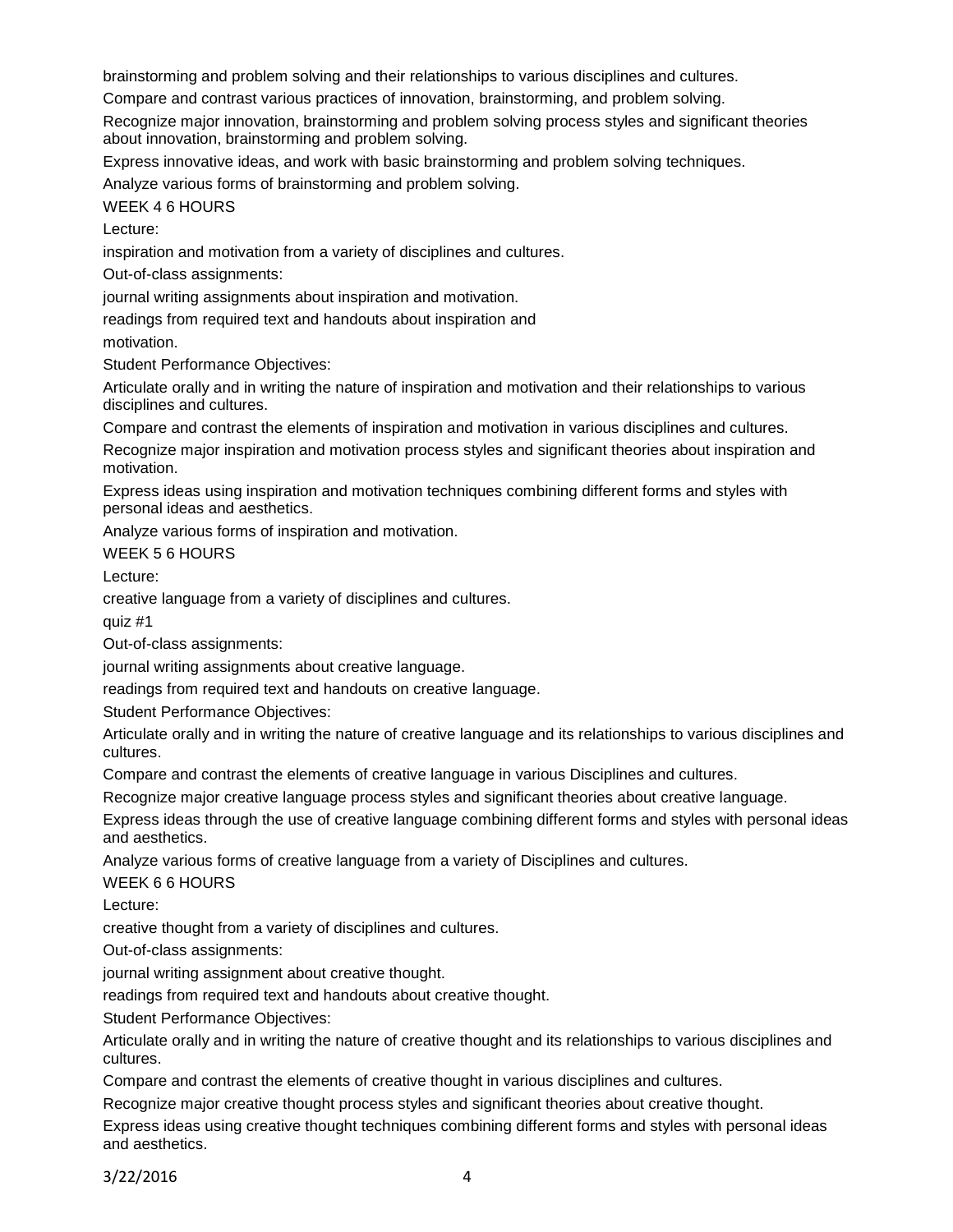Analyze various forms of creative thinking from a variety of disciplines and cultures.

WEEK 7 6 HOURS

Lecture:

the creative environment from a variety of disciplines and cultures.

multicultural roots of creativity

Out-of-class assignments:

journal writing assignment

readings from required text and handouts.

Student Performance Objectives:

Articulate orally and in writing about the basic nature of the creative environment and multicultural roots of creativity and their relationships to various disciplines and cultures.

Compare and contrast the multicultural roots of creativity.

Recognize major creative environment styles and significant theories about creative environments.

Create an environment that encourages creativity by combining different forms and styles with personal ideas and aesthetics.

Analyze various forms of creative environments from a variety of disciplines and cultures.

WEEK 8 6 HOURS

Lecture:

artists and creativity from a variety of disciplines and cultures.

Out-of-class assignments:

journal writing assignments about various artists and their creative

processes

readings from required text and handouts on various creative artists.

Student Performance Objectives:

Articulate orally and in writing how various artists use the creative process their relationships to various disciplines and cultures.

Compare and contrast a variety of artists and their use of the creative process in various disciplines and cultures.

Recognize major artistic creative process styles and significant theories about artistic creativity.

Express ideas through art and creativity combining different forms and styles with personal ideas and aesthetics.

Analyze various forms of artistic creativity from a variety of art disciplines and cultures.

WEEK 9 6 HOURS

Lecture:

creativity, imagination and innovation and their relationships to science and technology from a variety of disciplines and cultures.

midterm paper and examination

Out-of-class assignments:

journal writing assignments about creativity, imagination, and innovation and their relationship to science and technology.

readings from required text and handouts about creativity, imagination, and innovation and their relationship to science and technology.

Student Performance Objectives:

Articulate orally and in writing the nature of creativity, imagination, and innovation and their relationship to science and technology and to various other disciplines and cultures.

Compare and contrast the elements of creativity, imagination, and innovation and their relationship to science and technology.

Recognize major creativity, imagination, and innovation science and technology process styles and significant theories.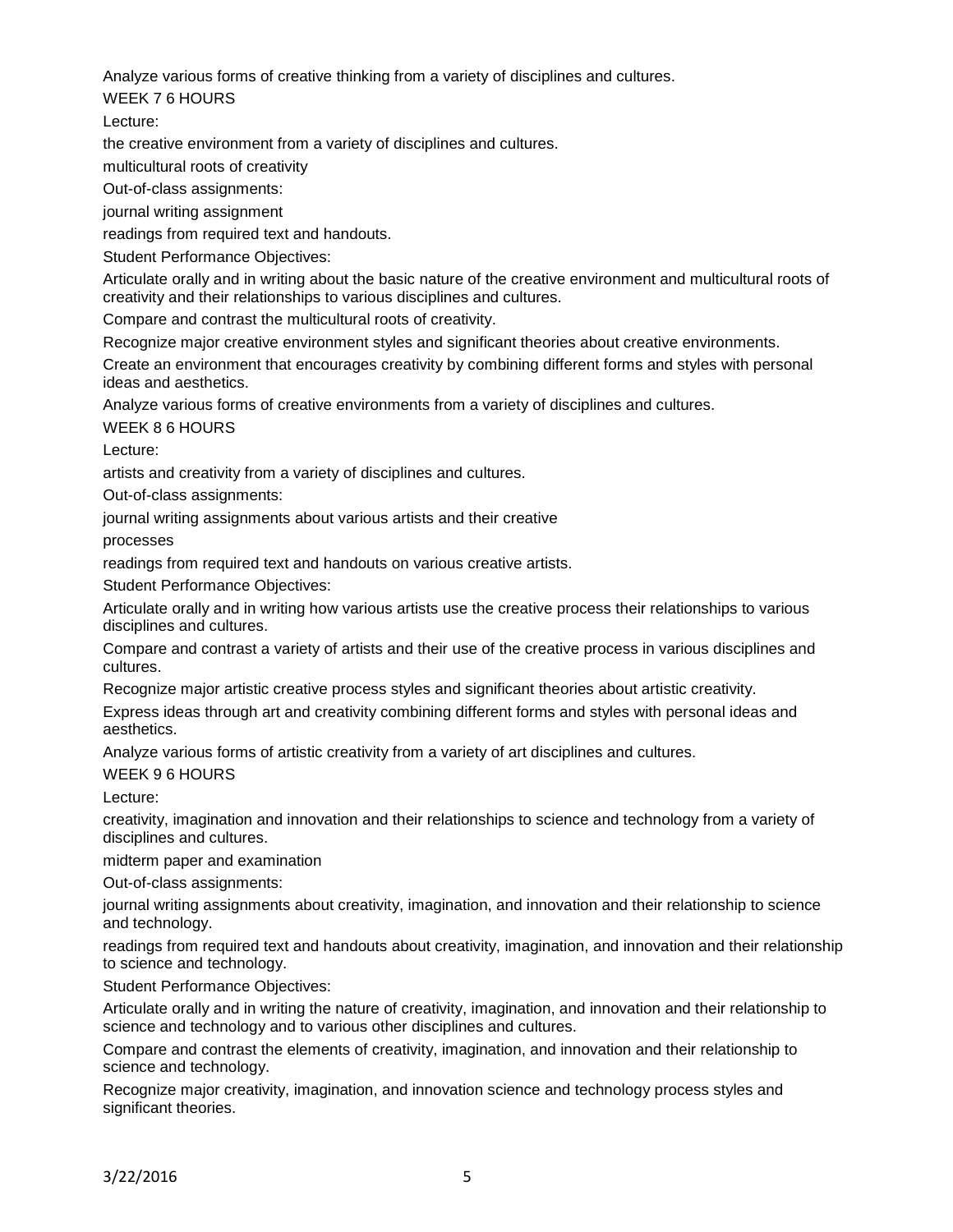Express ideas using science and technology methods of creativity, imagination and innovation by combining different styles with personal ideas.

Analyze various forms of creativity, imagination, and innovation in

science and technology from a variety disciplines and cultures.

## WEEK 10 6 HOURS

Lecture:

creative blocks within a variety of disciplines and cultures

Out-of-class assignments:

journal writing assignments about creative blocks.

readings from required text and handouts about creative blocks.

Student Performance Objectives:

Articulate orally and in writing the nature of creative blocks.

Compare and contrast the elements of creative blocks in various disciplines and cultures.

Recognize major creative blockers and theories about creative blocks.

Express ideas about how to combat creative blocks.

Analyze various forms of relieving creative blocks.

WEEK 11 6 HOURS

Lecture:

psychological components of creativity from a variety of disciplines and cultures.

Out-of-class assignments:

journal writing assignments about the psychological components of creativity.

readings from required text and handouts about the psychological components of creativity.

Student Performance Objectives:

Articulate orally and in writing the psychological components of creativity in various disciplines and cultures. Compare and contrast the psychological components of creativity in various disciplines and cultures.

Recognize major psychological components of the creative process, as well as, styles and significant theories about psychological components of creativity.

Analyze various psychological components of creativity from a variety of disciplines and cultures. WEEK 12 6 HOURS

Lecture:

creative personalities from a variety of disciplines and cultures.

Out-of-class assignments:

journal writing assignments about creative personalities.

readings from required text and handouts about creative personalities.

Student Performance Objectives:

Articulate orally and in writing the nature of the creative personality and its relationships to various disciplines and cultures.

Compare and contrast the elements of creative personality in various disciplines and cultures.

Recognize major creative personality styles and significant theories about creative people.

Analyze various creative personalities from a variety of disciplines and cultures.

# WEEK 13 6 HOURS

Lecture:

creative movement from a variety of disciplines and cultures.

Out-of-class assignments:

journal writing assignments about creative movement.

readings from required text and handouts about creative movement.

Student Performance Objectives:

Articulate orally and in writing the nature of creative movement.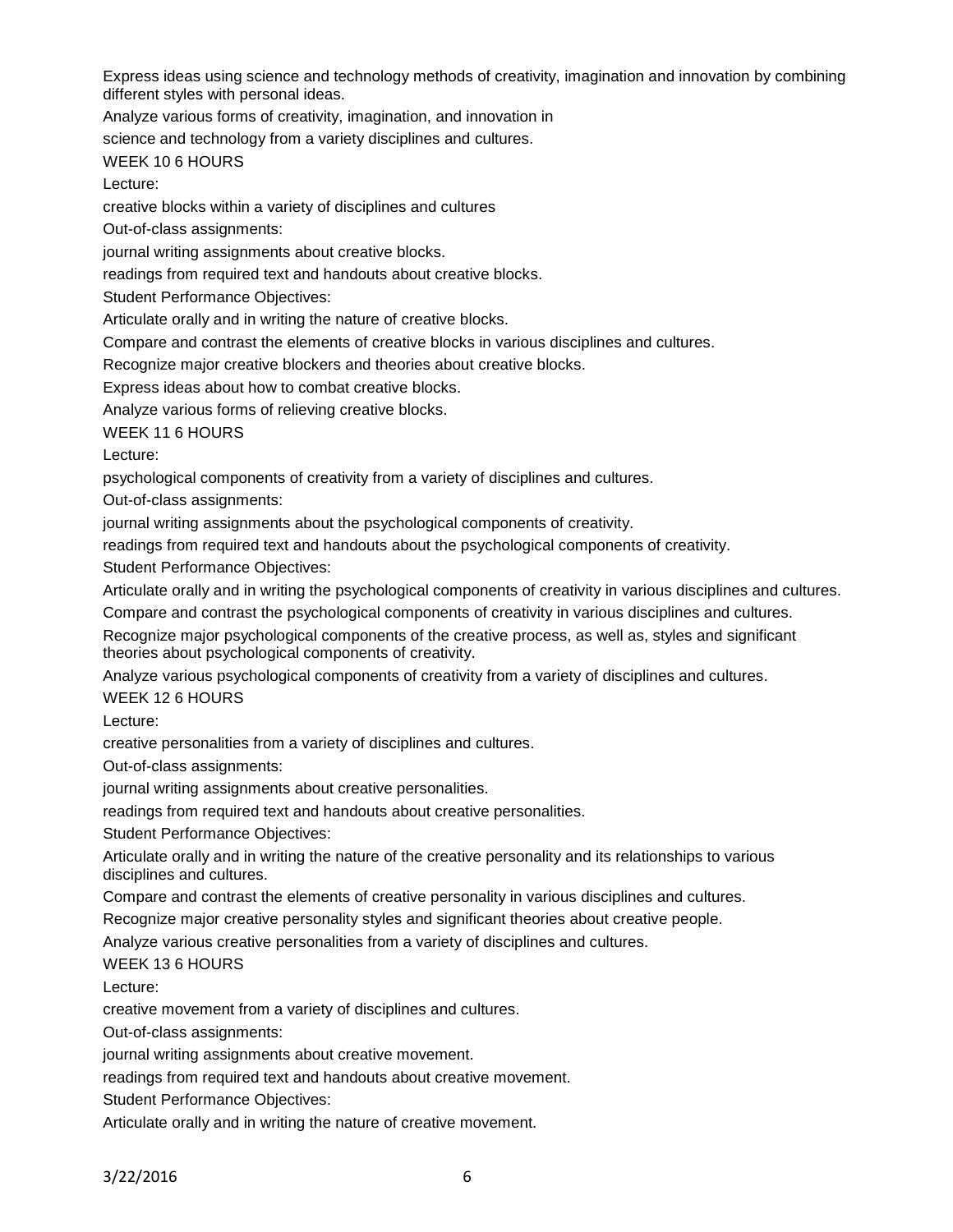Compare and contrast the elements of creativity movement in various disciplines and cultures.

Recognize major creative movement process styles and significant theories about creative movement.

Express creatively using movement combining different forms and styles with personal ideas and aesthetics.

Analyze various forms of creative movement from a variety of disciplines and cultures.

WEEK 14 6 HOURS

Lecture:

Aesthetics from a variety of disciplines and cultures.

quiz #2

Out-of-class assignments:

journal writing assignments about aesthetics.

readings from required text and handouts about aesthetics.

Student Performance Objectives:

Articulate orally and in writing the nature of aesthetics and its relationships to various disciplines and cultures.

Compare and contrast the elements of aesthetics in various disciplines.

Recognize major aesthetic styles and significant theories about aesthetics.

Express aesthetics creatively combining different forms and styles with personal ideas and aesthetics from a variety of disciplines and cultures.

Analyze various forms of aesthetics from a variety of disciplines and cultures.

WEEK 15 6 HOURS

Lecture:

collective creativity and collaboration from a variety of disciplines and cultures.

Out-of-class assignments:

journal writing assignments about creative collaborations.

readings from required text and handouts about creative collaborations.

Student Performance Objectives:

Articulate orally and in writing the nature of creative collaboration and its relationship to various disciplines and cultures.

Compare and contrast the elements of creative collaboration in various disciplines and cultures.

Recognize major creative collaboration process styles and significant theories about creative collaboration.

Express ideas in a creative collaborative setting combining different forms and styles with personal ideas and aesthetics.

Analyze various forms of creative collaboration from a variety of disciplines and cultures.

WEEK 16 6 HOURS

Lecture:

intuition and insight from a variety of disciplines and cultures.

Out-of-class assignments:

journal writing assignments about intuition and insight.

readings from required text and handouts about intuition and insight.

Student Performance Objectives:

Articulate orally and in writing the nature of intuition and insight use in creativity, imagination and innovation and their relationships to various disciplines and cultures.

Compare and contrast the use of intuition and insight in various disciplines and cultures.

Recognize the theories about intuition and insight.

Express ideas through the use of intuition and insight combining different forms and styles with personal ideas and aesthetics.

Analyze the use of intuition and insight from a variety of disciplines and cultures.

WEEK 17 6 HOURS

Lecture: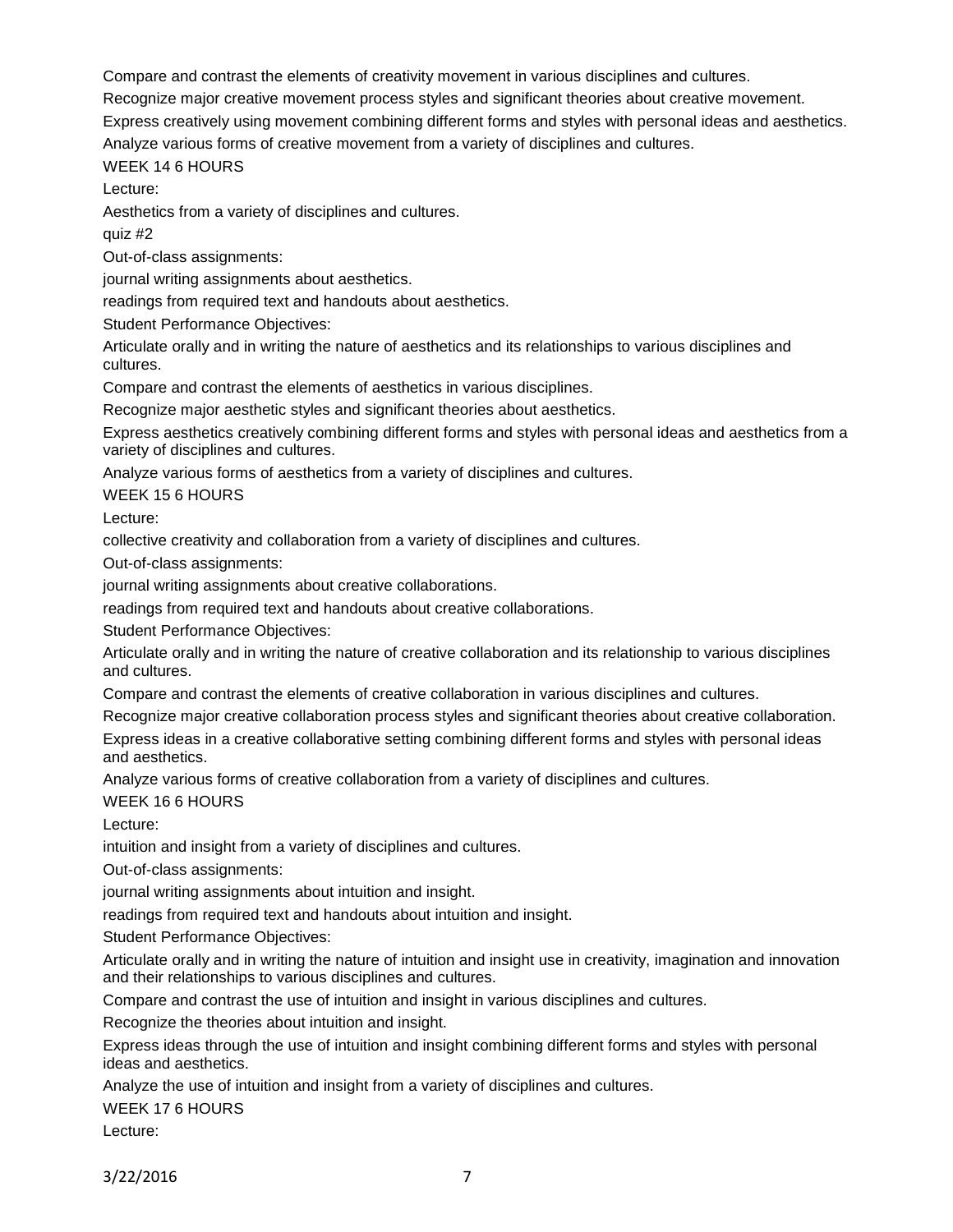creative archetypes from a variety of disciplines and cultures.

Out-of-class assignments:

journal writing assignments about creative archetypes.

readings from required text and handouts about creative archetypes.

Student Performance Objectives:

Articulate orally and in writing about various creative archetypes and their relationships to various disciplines and cultures.

Compare and contrast creative archetypes in various disciplines and cultures.

Analyze various forms of creativity and use of the imagination from a variety of creative archetypes from a variety of cultures.

WEEK 18 2 HOURS

Final Examination.

## **METHODS OF INSTRUCTION:**

Lecture, video, cd/dvd, computer presentations, internet, examples, demonstrations, discussions, exercises, and projects.

## **METHODS OF EVALUATION:**

The types of writing assignments required: Written homework Essay exams Term papers Other: Journal entries The problem-solving assignments required: **Quizzes** Exams Other: conceptual exercises The types of skill demonstrations required: Class performance Other: Discussion, project presentations The types of objective examinations used in the course: Multiple choice True/false Matching items Completion Other category: Group exercises, discussion and participation The basis for assigning students grades in the course: Writing assignments: 20% - 40% Problem-solving demonstrations: 20% - 40% Skill demonstrations: 10% - 20% Objective examinations: 20% - 30% Other methods of evaluation: 20% - 40%

## **REPRESENTATIVE TEXTBOOKS:**

#### Required:

Dr. Keith Sawyer. Explaining Creativity: The Science of Human Innovation, 2nd edition. Oxford University Press, 2012. Or other appropriate college level text.